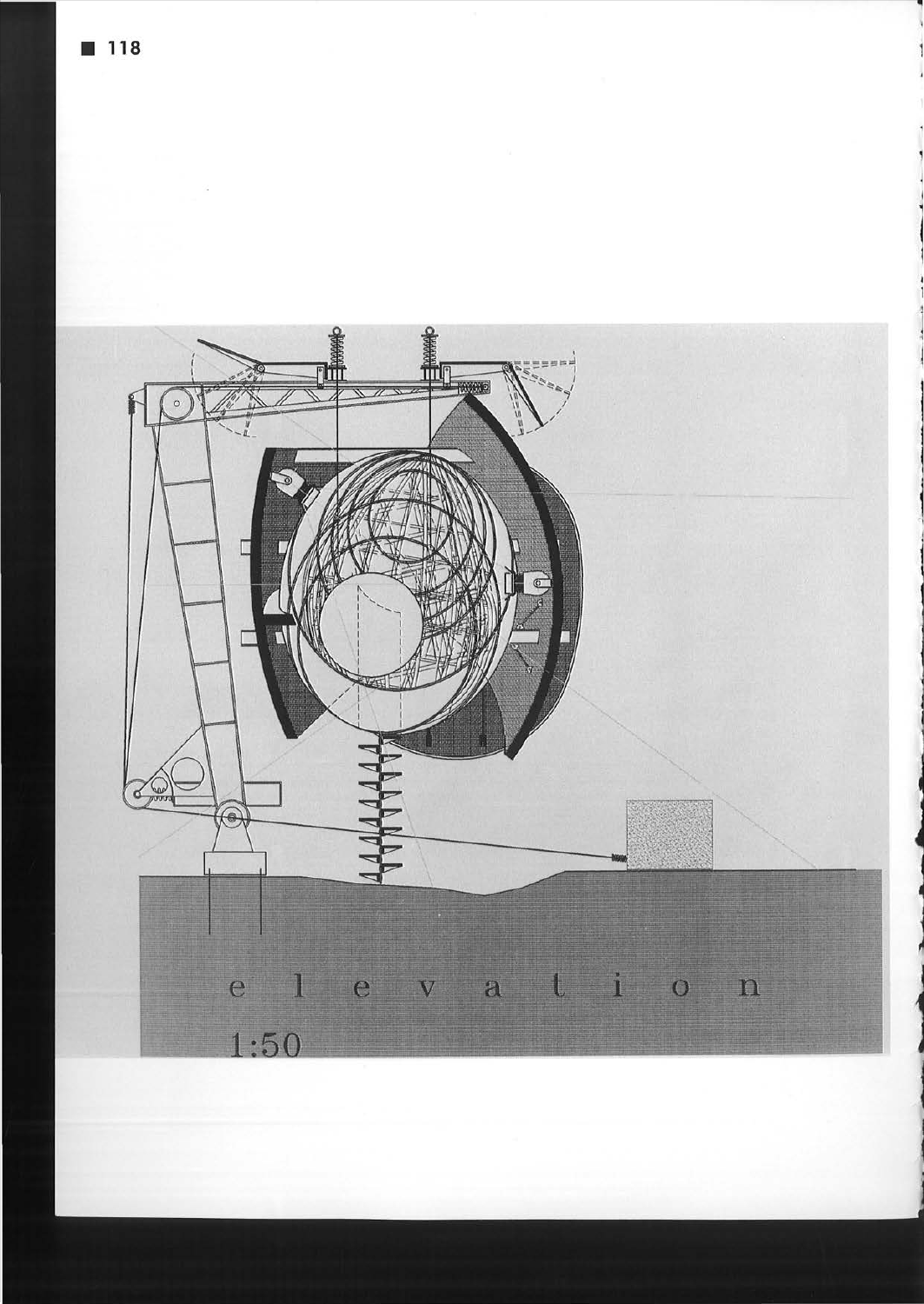# **SZCZEPAN JAN URBANOWICZ & MARK PANCKHURST Competiton Entry: "The Laugh"**

THE END'S Second Annual Design Competition: THE LAUGH received some 350 submittals which were judged by the following prominent architects: Arthur Erickson, Thom Mayne, Eric Owen Moss and Wolf D. Prix. The judges awarded three winning entries and named seven honorable mentions. These winning and selected entries were on public exhibit in the City of Los Angeles from 31 October 1994 - 21 November 1994.

Included in the category of HONORABLE MENTIONS were two graduates from the Department of Architecture at the University of Auckland: Szczepan Jan Urbanowicz and Mark Panckhurst.

# **On Two Kinds of Laughter**

There they stood, Devil and angel, face to face, mouth open, both making more or less the same sound but each expressing himself in a unique timbre - absolute opposities. And seeing the laughing angel, the Devil laughed all the harder, all the louder, all the more openly, because the laughing angel was infinitely laughable.

Laughable laughter is cataclysmic. And even so, the angels have gained something by it. They have tricked us all with their semantic hoax. Their imitation laughter and its original (the Devil's) have the same name. People nowadays do not even realise that one and the same kinds of laughter, and we lack the words to distinguish them.

from Milan Kundera *The Book of Laughter and Forgetting* 

### **The Site**

The structure is locates in a vacant lot in Queen Street, central Auckland, New Zealand.

Queen Street is in the Centre of Auckland's Central Business District and the site was vacated by the demolition of the His Majesty's Theatre in 1987 to make way for an office block that never eventuated.

### **The Shrine**

Every physical relic of the site has been removed. Visually it is an empty site. But it is a site still imbued with meaning. The shrine is the recollection of laughter. It is the theatre retained in the mind. The intention of the project is to create an architectural intervention that brings these memories into physical tangibility.

# **The Temple**

It is intended that a screen plays movies, television, music, shows to a small audience contained within a skeletal egg-like theatre.

The temple seeks to make comprehensible the loss of His Majesty's Theatre by setting up a reciprocal relationship between temple and the passer-by.

The purpose of this temple is the recollection of laughter.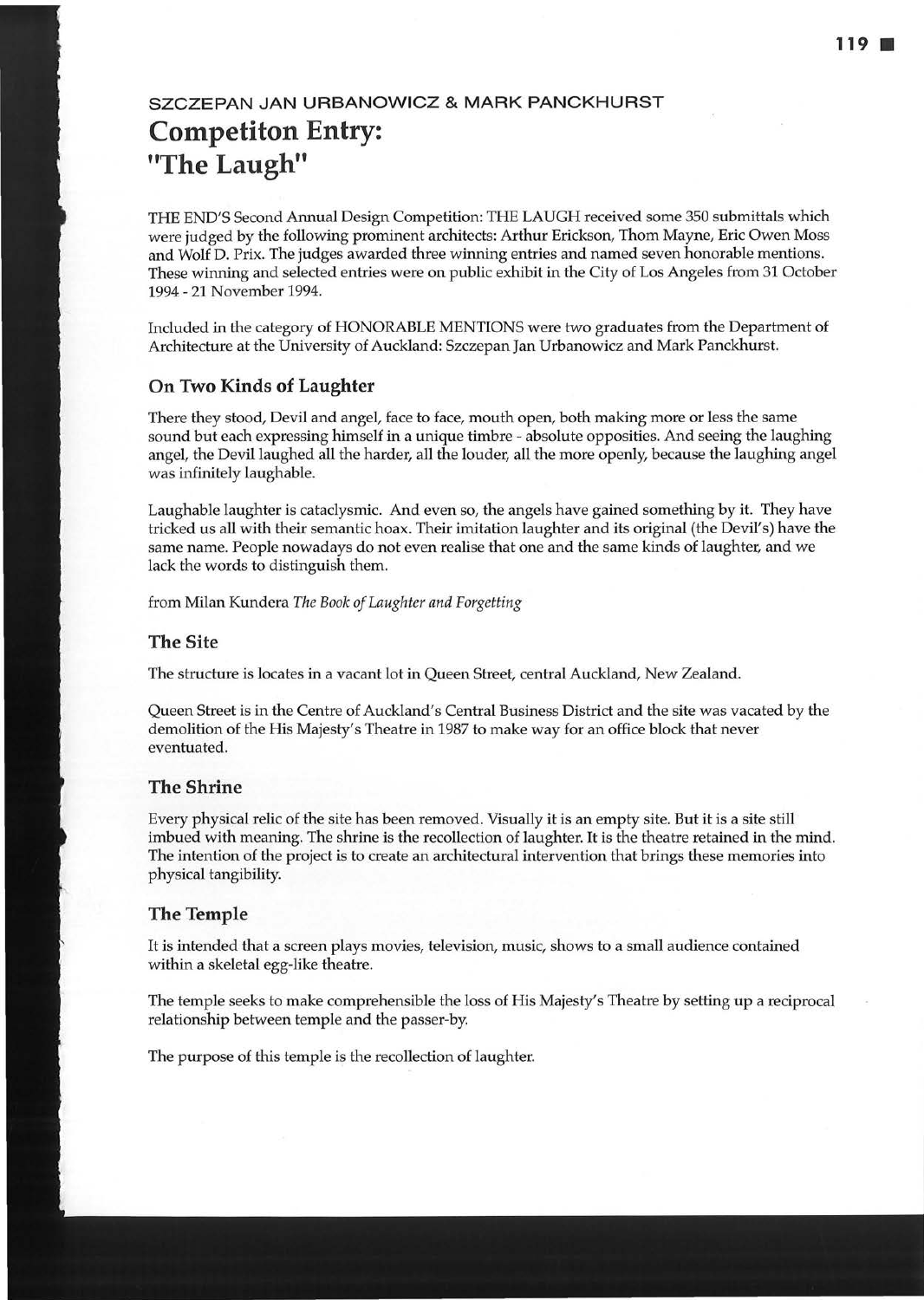